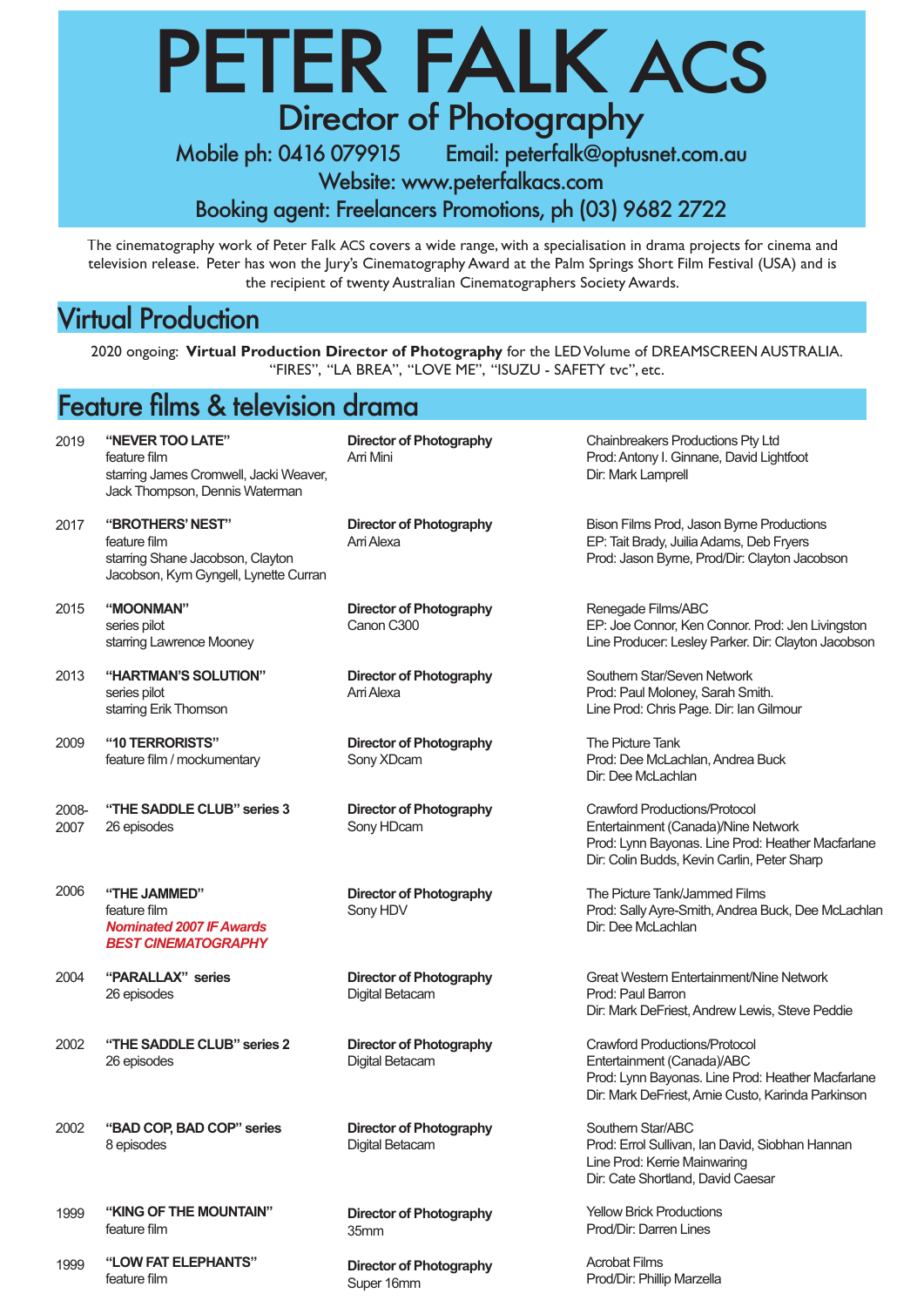## PETER FALK ACS curriculum vitae page 2

| 2020          | "Bloom"<br>series 2                                                                         | <b>Additional Camera Operator</b><br>Sony Varicam          |
|---------------|---------------------------------------------------------------------------------------------|------------------------------------------------------------|
| 2018          | "MS FISHER'S MODERN MURDER<br><b>MYSTERIES"</b><br>series 1                                 | Replacement DOP & Addl Camera Op<br>Arri Alexa             |
| 2018          | "WENTWORTH" 2nd Unit<br>series 7<br>10 episodes                                             | <b>Director of Photography</b><br>Arri Alexa               |
| 2018          | "JACK IRISH" Additional Phot.<br>series 2                                                   | <b>Director of Photography</b><br>Arri Alexa               |
| 2017          | "WENTWORTH" 2nd Unit<br>series 6<br>5 episodes                                              | <b>Director of Photography</b><br>Arri Alexa               |
| 2017          | "RONNY CHIENG - INTERNATIONAL<br><b>STUDENT"</b><br>series 1, 8 episodes                    | <b>Camera Operator</b><br>Arri Alexa                       |
| 2016          | "WENTWORTH" 2nd Unit<br>series 5<br>11 episodes                                             | <b>Director of Photography</b><br>Arri Alexa & Canon C300  |
| 2016          | "NEWTON'S LAW" Additional Phot.<br>series 1                                                 | <b>Director of Photography</b><br>Canon C300 Mkll          |
| 2016          | "THE WRONG GIRL"<br>transitions unit<br>series 1                                            | <b>Director of Photography</b><br>Canon C300               |
| 2015          | "WENTWORTH" 2nd Unit<br>series 4<br>9 episodes                                              | <b>Director of Photography</b><br>Arri Alexa & Canon C300  |
|               | 2015 WINNERS & LOSERS"<br>series 5<br>10 episodes                                           | <b>Replacement DOP</b><br>Arri Alexa                       |
| 2015          | "NOWHERE BOYS - THE MOVIE"<br>telemovie                                                     | <b>Camera Operator</b><br>Arri Amira                       |
| 2014-<br>2012 | "WINNERS & LOSERS"<br>series 3-4<br>52 episodes                                             | <b>Camera Operator &amp; Replacement DOP</b><br>Arri Alexa |
| 2014-<br>2012 | "THE TIME OF OUR LIVES"<br><b>B Unit &amp; Replacement</b><br>series $1 - 2$<br>21 episodes | <b>Director of Photography</b><br>Arri Alexa & Canon C300  |
| 2013          | "DR BLAKE MYSTERIES"<br>series 2<br>6 episodes                                              | <b>Additional Camera Operator</b><br>Arri Alexa            |
| 2012          | "MYSTERY OF A HANSOM CAB"<br>telemovie                                                      | <b>Camera Operator</b><br>Arri Alexa                       |
| 2012-<br>2010 | "OFFSPRING" series 1-3<br>39 episodes                                                       | <b>B Unit Camera Operator</b><br>Red One/Red MX            |
| 2011          | "AUDREY'S KITCHEN" series 1                                                                 | <b>Co-Director of Photography</b>                          |

10 episodes

**Co-Director of Photography** Canon 5D MkII

Playmaker Media/Stan EP: David Maher, David Taylor. Prod: Sue Seeary DOP: Geoff Hall

Everycloud Prods/Seven Network EP: Fiona Eagger, Deb Cox. Prod: Beth Frey DOP: Kathy Chambers

Freemantle Media/Foxtel EP: Penny Win, Jo Porter. Prod: Pino Amenta DOP: Kathy Chambers

Easy Tiger/ABC Prod: Ian Collie, Andrew Knight, Matt Cameron Line Prod: Yvonne Collins DOP: Garry Phillips ACS

Freemantle Media/Foxtel EP: Penny Win, Jo Porter. Prod: Pino Amenta DOP: Kathy Chambers

Sticky Pictures/Comedy Network/ABC EP: Donna Andrews, Stu Connolly, Prod: Naomi Just DOP: Simon Riera NZCS

Freemantle Media/Foxtel EP: Penny Win, Jo Porter. Prod: Pino Amenta DOP: Kathy Chambers

Everycloud Prods/ABC Prod: Fiona Eagger, Deb Cox Line Prod: Jane Sullivan DOP: John Stokes ACS

Playmaker/Network Ten EP: David Maher, David Taylor Prod: Tom Hoffie, Judi McCrossin DOP: Simon Chapman ACS

Freemantle Media/Foxtel EP: Penny Win, Jo Porter. Prod: Pino Amenta DOP: Kathy Chambers

Seven Network EP: Julie McGauran. Prod: Paul Moloney DOP: Phillip Cross ACS

Matchbox Pictures/ABC EP: Tony Ayres, Michael McMahon Prod: Beth Frey. DOP: Jaems Grant ACS

Seven Network Prod: Paul Moloney. Line Prod: Chris Page DOP: Greg deMarigny, Phillip Cross ACS

Time Prods/ABC Prod: Amanda Higgs, Judi McCrossin Line Prod: Brendan Campbell Main Unit DOP: Jaems Grant ACS

December MediaABC EP: Tony Wright. Prod: George Adams. Line Prod: Ross Alsop. DOP: Jaems Grant ACS

Burberry Entertainment Prod: Ewan Burnett, Margot McDonald DOP: Jaems Grant ACS

Southern Star/Network Ten Prod: John Edwards, Imogen Banks, Ross Allsop B Unit DOP: Jaems Grant ACS

Working Dog/ABC Prod: Tom Gleisner, Santo Cilauro, Rob Sitch, Debra Herman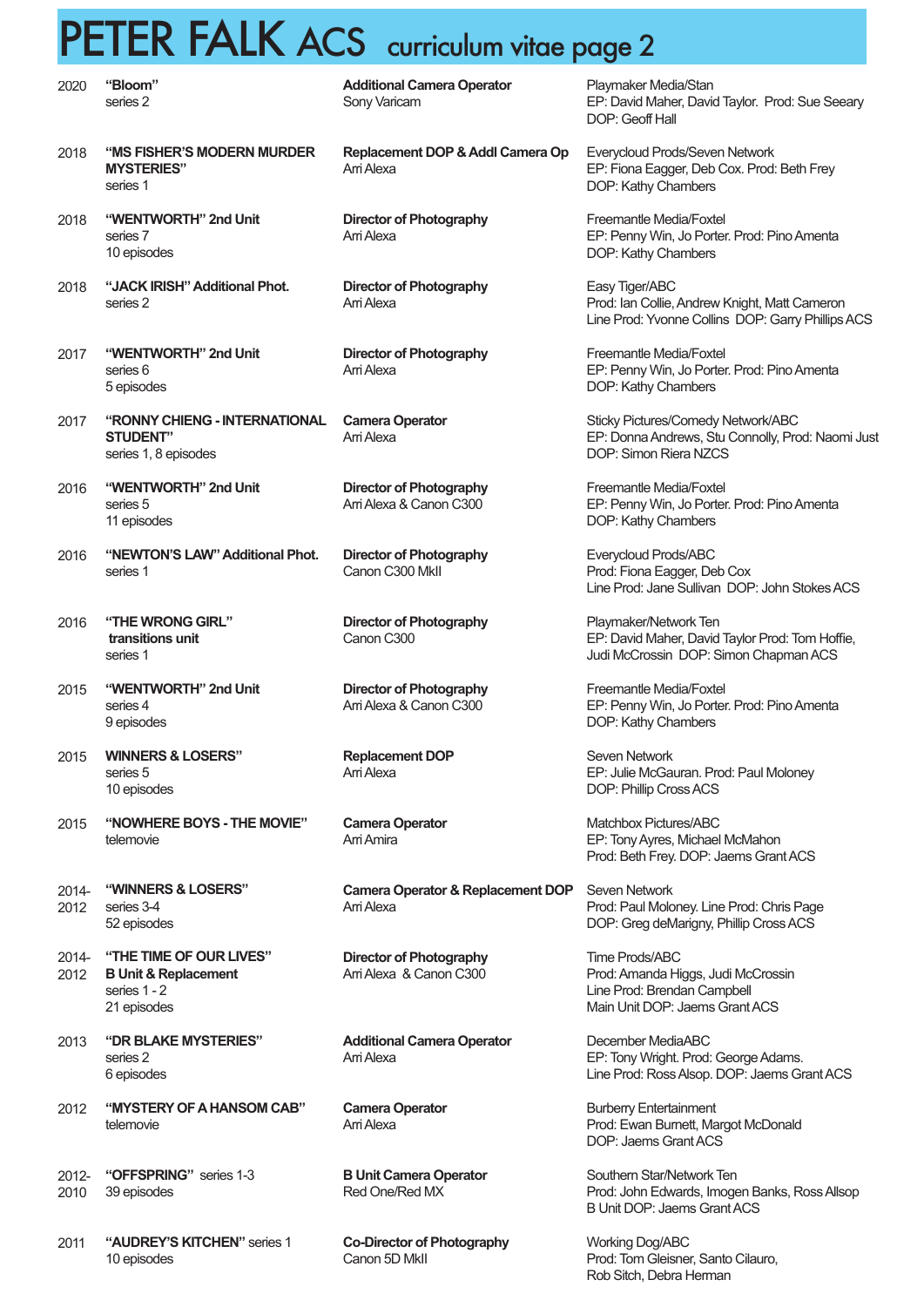### PETER FALK ACS curriculum vitae page 3

| 2011          | "LAST DANCE"<br>feature film                                                                                      |
|---------------|-------------------------------------------------------------------------------------------------------------------|
| 2011          | "AUSTRALIA ON TRIAL"<br>documentary series<br>3 episodes                                                          |
| 2010          | "OUTLAND" series 1<br>6 episodes                                                                                  |
| 2011-<br>2010 | "NEIGHBOURS"<br>various episodes                                                                                  |
| 2010-<br>2008 | "RUSH" series 1-3<br>various episodes                                                                             |
| 2007          | "CANAL ROAD" series 1<br>2nd Unit<br>13 episodes                                                                  |
| 2002-<br>2001 | "THE SECRET LIFE OF US"<br>series 1-2<br>various episodes                                                         |
| 2002-<br>2001 | "STINGERS" series 5<br>13 episodes                                                                                |
| 2002          | "GUINEVERE JONES" 2nd Unit<br>series 1<br>26 episodes                                                             |
| 2001-<br>1999 | "HALIFAX f.p." series 3, 5, 6<br>8 telemovies                                                                     |
| 2001          | "LEATHER AND SILK"<br>("MARSHALL LAW")<br>series pilot                                                            |
| 2000          | "THE SADDLE CLUB" series 1<br>2nd Unit<br>26 episodes                                                             |
| 1999-<br>1998 | "AUSTRALIA'S MOST<br><b>WANTED"</b> series                                                                        |
| 1997          | "THE LAST OF THE RYANS"<br>telemovie                                                                              |
| 1996          | "THE ADVENTURES ON THE<br><b>BALANCED PARTICLE</b><br><b>FREEWAY"</b> telemovie                                   |
| <b>Shorts</b> | "EDITHVALE"<br>"FIVE EASY PIZZAS"<br>"ABSENCE"<br>"WRITER'S BLOCK"<br>"THE BIRDS DO A<br><b>MAGNIFICENT TUNE"</b> |

|                                                                                                | <u>ື່ປ</u>                                                                                                        |
|------------------------------------------------------------------------------------------------|-------------------------------------------------------------------------------------------------------------------|
| <b>Additional Camera Operator/2nd Unit</b><br><b>DOP</b><br>Arri Alexa                         | Ulah Pty Ltd<br>Prod: Antony I. Ginnane,<br>Main Unit DOP: Leigh Pu                                               |
| <b>Camera Operator</b><br>Sony F <sub>3</sub>                                                  | December Films/ABC<br>Prod: George Adams, Pe<br>DOP: Jaems Grant ACS                                              |
| <b>Camera Operator</b><br>Canon 5D MkII                                                        | Princess Pictures/ABC<br>Prod: Andrea Denholm, I<br>DOP: Joanne Donahoe-                                          |
| <b>Replacement DOP Location Unit &amp;</b><br><b>Replacement Camera Operator</b><br>Sony XDcam | Freemantle Media/Netwo<br>Prod: Neal Kingston. EP:<br>Line Prod: Sue Wild                                         |
| <b>Additional Camera Operator &amp;</b><br><b>Additional 2nd Unit DOP</b><br>Sony HDcam        | Southern Star/Network T<br>Prod: John Edwards, Mir<br>Co-Prod: Ross Allsop<br>DOP: Bruce Young, Jaer              |
| <b>Director of Photography</b><br>Panasonic Varicam                                            | Nine Network<br>Prod: Susan Bower Line<br>Main Unit DOP: Jaems (                                                  |
| <b>Replacement &amp; 2nd Unit DOP</b><br>Super 16mm                                            | Southern Star/Network T<br>Prod: John Edwards, Am<br>Main Unit DOP: Brendar                                       |
| <b>Replacement &amp; 2nd Unit DOP</b><br>& Main Unit Camera Operator<br>Super 16mm             | <b>Beyond Simpson LeMes</b><br>Prod: Roger Simpson, R<br>John Wild<br>Main Unit DOP: Ron Hag                      |
| <b>Director of Photography</b><br>Sony HDcam                                                   | <b>Crawford Productions/Ibi</b><br>(Canada)/Original Picture<br>Prod: Lynn Bayonas, Tim<br>Main Unit DOP: Gary Mo |
| <b>Replacement &amp; 2nd Unit DOP</b><br>& Additional Camera Operator<br>Super 16mm            | <b>Beyond Simpson LeMes</b><br>Prod: Roger Simpson, R<br>John Hugginson, Sue Ed<br>DOP: Brent Crocket ACS         |
| 2nd Unit Director of Photography<br>Digital Betacam                                            | Network Seven<br>EP: John Holmes<br>Main Unit DOP: Jaems (                                                        |
| <b>Director of Photography</b><br>Super 16mm                                                   | <b>Crawford Productions/Pr</b><br>(Canada)/ABC<br>Producer: Lynn Bayonas<br>Main Unit DOP: Gary Mo                |
| <b>Director of Photography</b><br>SP Betacam                                                   | <b>Grundy Television/Sever</b>                                                                                    |
| 2nd Unit DOP & 2nd Camera Op<br>Super 16mm                                                     | <b>Crawford Productions/Ni</b><br>Prod: Richard Brennan<br>Main Unit DOP: Jaems O                                 |
| 2nd Unit DOP & 2nd Camera Op<br>Super 16mm                                                     | Rosenbaum Whitbread F<br>Prod: Oscar Whitbread, 2<br>Main Unit DOP: Butch Sa                                      |

**Director of Photography** 16mm **Director of Photography** Super 16mm **Director of Photography** Super 16mm **Director of Photography** Super 16mm **Director of Photography** Super 16mm

Margot McDonald ulbrook

enny Robins

**Product Andrews Beckwith** 

ork Ten **Susan Bower** 

Southern Star/Network Ten mi Butler ms Grant ACS

e Prod: Ross Allsop Grant ACS

Southern Star/Network Ten nanda Higgs n Lavelle ACS

surier/Nine Network Poder LeMesurier, gen ACS

is Entertainment es (Canada)/Ten n Williams oore ACS

surier/Nine Network Roger LeMesurier, dwards S, Jaems Grant ACS

**Grant ACS** 

rotocol Entertainment ore ACS

n Network

ine Network Grant ACS

Film & TV Zelda Rosenbaum Unit DOP: Butch Sawko

"EDITHVALE" - Jury Prize: BEST CINEMATOGRAPHY, Palm Springs International Short Film Festival (USA),1999